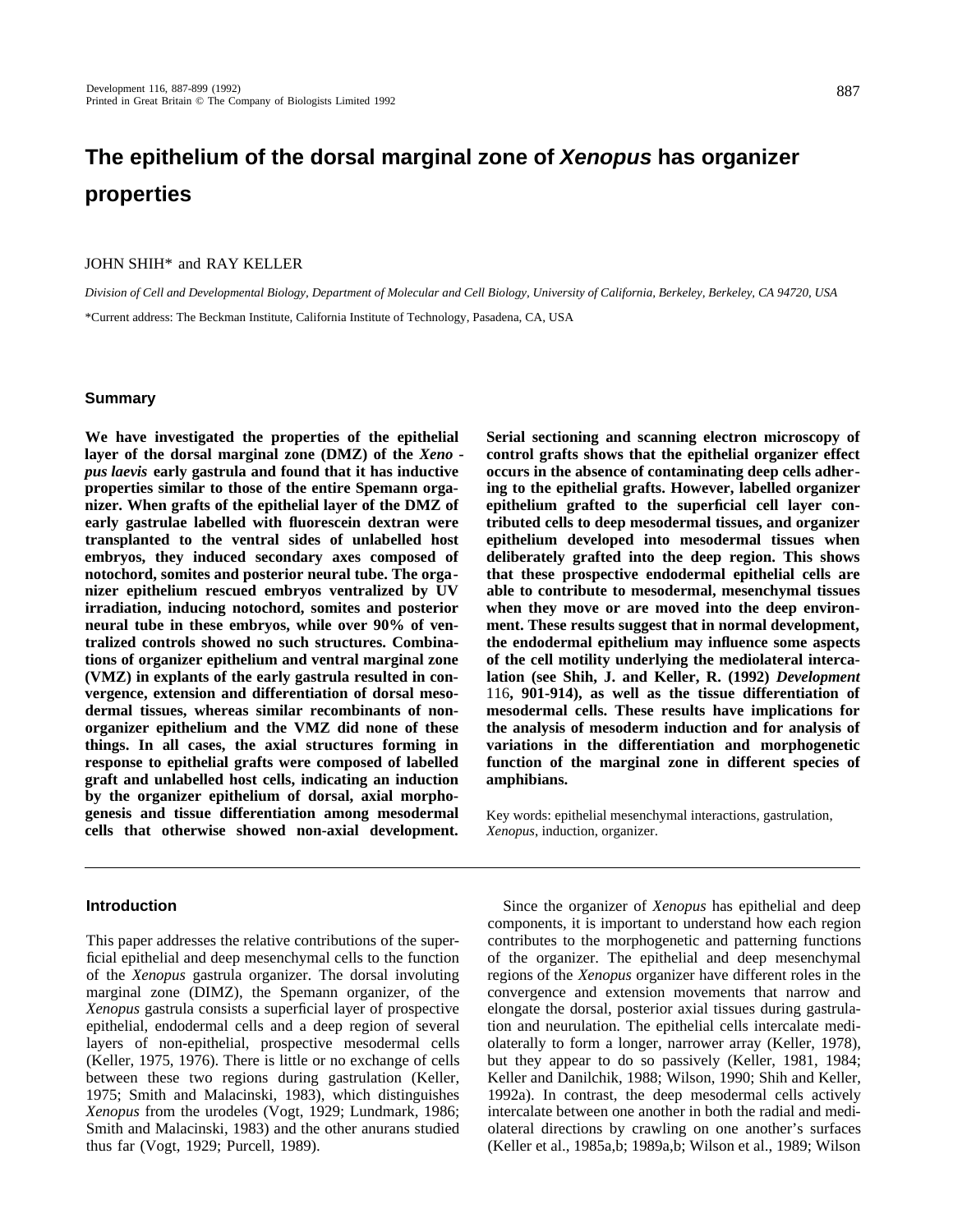and Keller, 1991; Weliky et al., 1992; Shih and Keller, 1992a)**.**

Although the epithelium does not generate the mechanical forces for convergence and extension, it appears to have a role in organizing the force-producing behaviors of the underlying deep mesodermal cells. Explants of dorsal mesoderm cells can converge and extend without the epithelial layer from the mid-gastrula stage or later but not before (Wilson 1990; Shih and Keller, 1992a). This observation suggests a necessary interaction with the epithelial layer during the first half of gastrulation. In addition, rotation of the epithelium 90 degrees with respect to the underlying deep cells in explants of the early gastrula affects the direction of convergence and extension of the explant (Shih, J. and Keller, R., unpublished observations). Finally, the deep cells immediately beneath the epithelium participate most strongly in the mediolateral intercalation process (Keller et al., 1989b; Shih and Keller, 1992a).

In this paper, we investigate how the epithelial layer affects deep mesodermal morphogenesis by making classical organizer grafts to the ventral sides of sibling embryos. We show that grafts of the dorsal marginal zone (DMZ) epithelium to the ventral marginal zone (VMZ) induces dorsal morphogenetic movements and tissue differentiation in ventral tissue, including convergence and extension, differentiation of a second set of somites, and the induction of a second nervous system, as in the classical organizer experiments (Spemann and Mangold, 1924; Spemann, 1938). The deep cells of the DMZ can also organize secondary axes from ventral tissue, but these axes are not as well-organized as those induced by the DMZ epithelium. This suggests that the deep and the superficial components of the organizer have different functions. These results further our understanding of how cell interactions within the organizer control the patterning and differentiation of mesodermal tissue fates and organize the cell behaviors that drive convergence and extension, as described in the companion articles (Shih and Keller, 1992a,b).

#### **Materials and methods**

*Xenopus laevis* eggs were ovulated, fertilized and dejellied by standard methods (see Kay and Peng, 1991). For FDX (fluorescein dextran) labeling, embryos were placed in 4% ficoll solution in full-strength Steinberg's and injected before first cell division with 10-15 nl of FDX10,000 (Sigma) at 25 mg per ml of 0.2 N KCl (Gimlich and Braun, 1985). For making ventralized embryos, the embryos were irradiated vegetally prior to first cell cleavage with short wavelength ultraviolet light from a UVP Mineralight lamp (model uvg-11) for 60 seconds, a dose that gave better than 90% grade 0 embryos on the dorsal axial index (DAI) of Kao and Ellinson (1988). Staging was according to Nieuwkoop and Faber (1967).

Microsurgery was done with a knife of eyelash hair and a hairloop. The grafted epithelial layer is approximately that covering a standard DMZ explant (Keller and Danilchik, 1988); the size and position of the grafts will be shown for individual experiments described below. Grafting and explantation was done in Shih-modified Danilchik's solution (SMD; see Keller, 1991). Explants were cultured in SMD and whole embryos bearing grafts were transferred to 30% Steinberg solution during early neurula stages. Specimens were fixed in 4% formaldehyde in 2.5%DMSO- PBS for histology and immunostaining. Whole-mount staining of somites was done with monoclonal antibody 12-101 (Kintner and Brockes, 1984) obtained from Dr Chris Kintner and the NIH Developmental Studies Hybridoma Facility and used according to the protocol developed by Wilson (Wilson, 1990; see Keller, 1991). Staining for N-CAM was done using a rabbit polyclonal primary antibody RO-16 (Jacobson and Rutishauser, 1986) visualized with an HRP-conjugated secondary antibody according the procedure of Patel and others (1989). Epifluorescence was done on a NIKON Diaphot inverted microscope. Scanning electron microscopy (SEM) was done as described previously (Keller et al., 1989a). Recordings of cell behavior were made using a Zeiss upright compound microscope linked to a DAGE-MTI 81 high resolution video camera. Images were processed, using frame averaging (16 frames), background subtraction and edge enhancement, with an Image One video image processor (Universal Imaging, Media, PA), and then recorded on a Panasonic TQ-2028F optical memory disk recorder (OMDR).

#### **Results**

#### *The effect of epithelial organiser grafts to the ventral marginal zone*

The epithelial layer of the DMZ of a stage 10 embryo was grafted to the VMZ of a stage 10 host. The graft consisted of the superficial epithelium of the involuting marginal zone (IMZ) and the noninvoluting marginal zone (NIMZ), a patch of about 20-30 cells on an edge, centered on the dorsal midline (Fig. 1). Recipient embryos gastrulated at a rate



**Fig. 1.** The dorsal marginal zone epithelium was removed from a stage 10 gastrula and grafted to the prospective ventral side of the same stage recipient embryo, replacing the epithelial layer of the ventral marginal zone (top). For time-lapse OMDR recordings, we explanted the ventral marginal zone after the dorsal epithelium healed in and cultured the recombinant as an open faced explant in modified Danilchik's (bottom). MD, mid-dorsal line; MV, midventral line.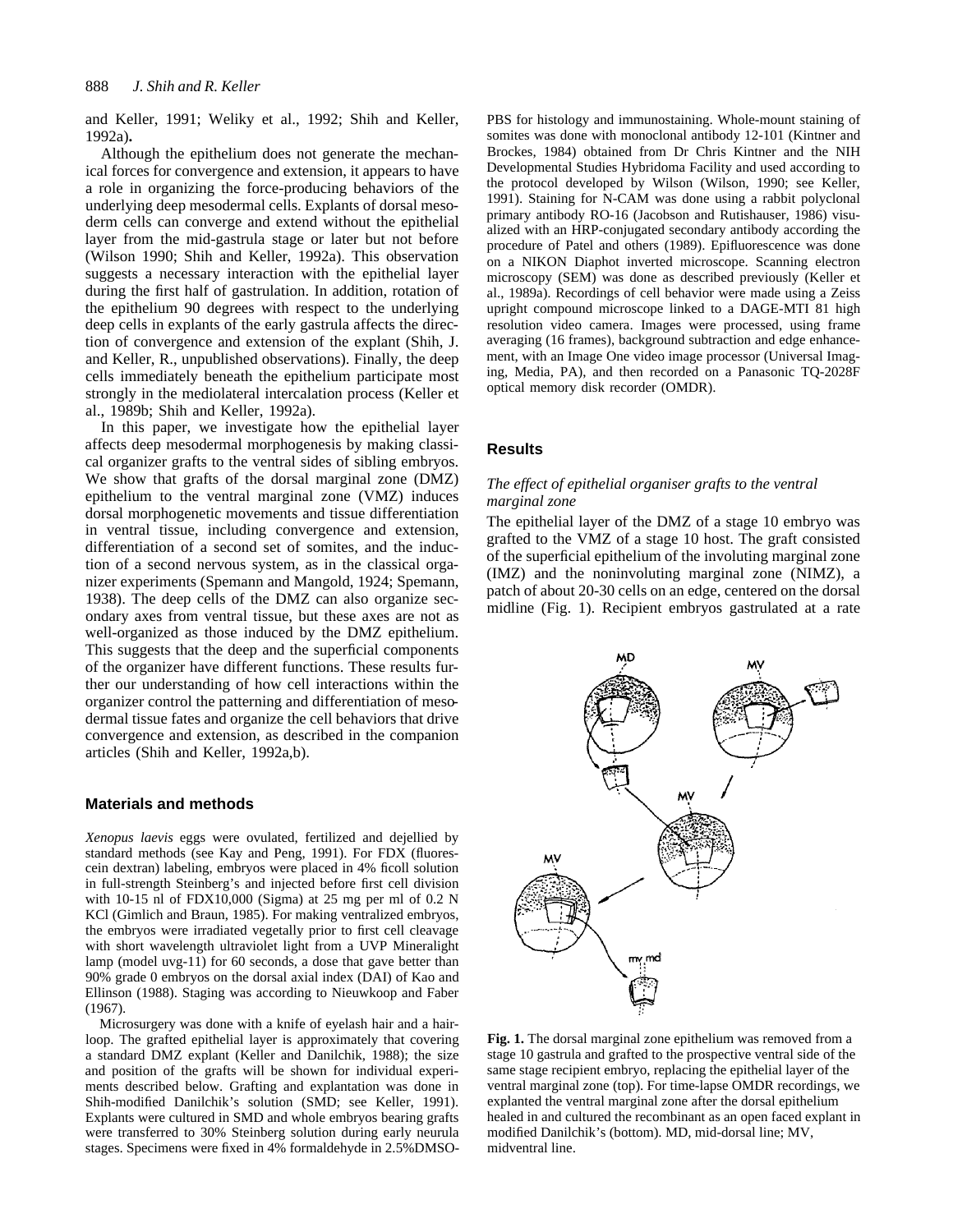and in manner similar to unmanipulated controls. However, at stage 13 (the slit blastopore stage) secondary neural plates formed on the ventral sides (Fig. 2A,B). These were smaller than those of the hosts, typically 50-70% as long, narrower at the anterior end, and lacking a brain region. The neural folds closed to form secondary neural tubes at

somites (sm), the immature notochord (n), and endodermal roof of



the secondary archenteron (a). Labelled graft cells are found in all the tissues. A longitudinal section (E) shows that the immature notochord is a rod composed of thick, disk-shaped cells derived from the host (unlabelled) and some from the graft (labelled), intercalated along the length of the notochord as expected from previous studies (Keller et al., 1989a).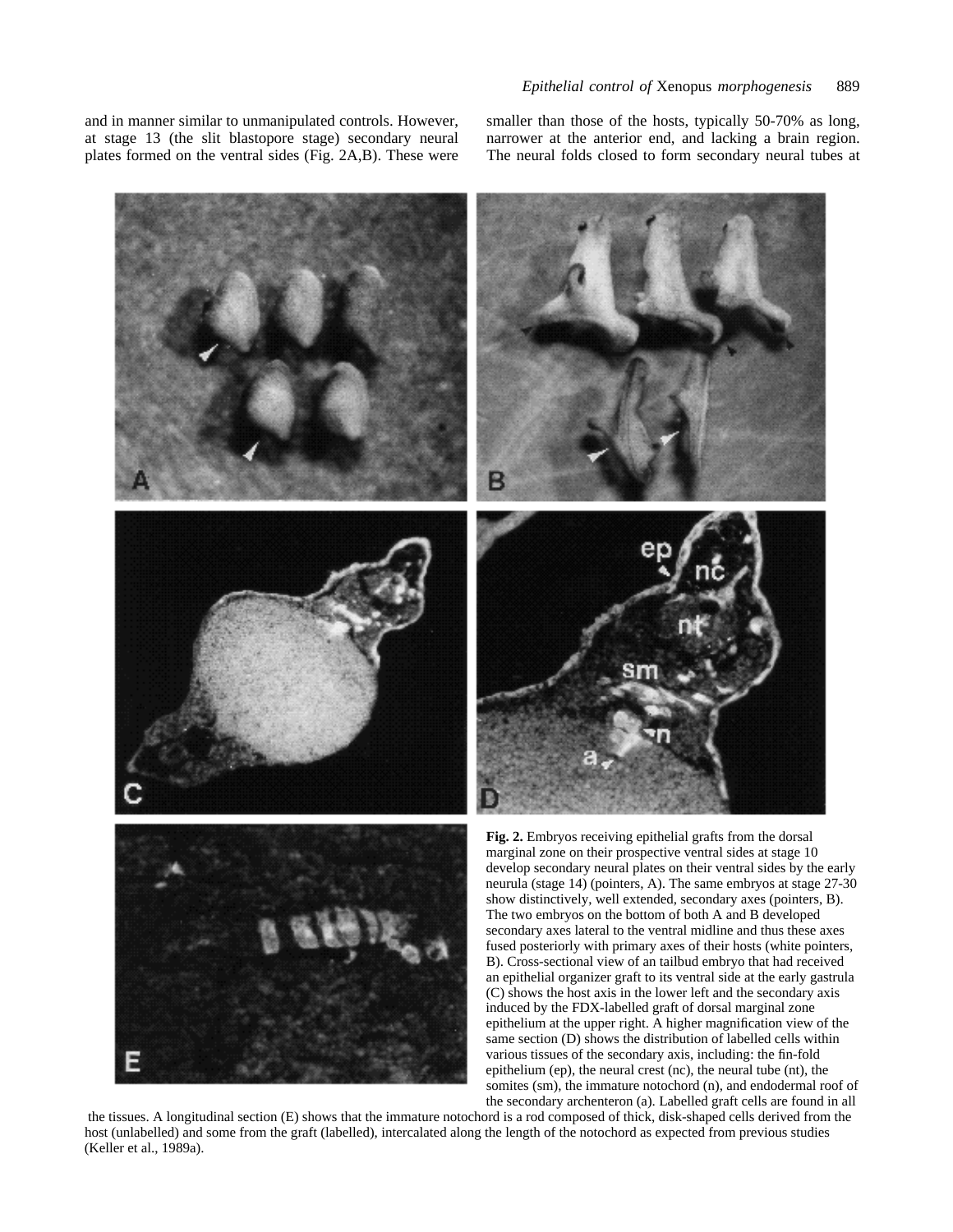

**Fig. 3.** Fluorescence micrographs show the location of somitic mesoderm in a stage 23 control (A) and in a stage 23 embryo that had received an epithelial organizer graft at the early gastrula stage (B) . Whole-mount staining with the 12-101 monoclonal antibody, specific for somites, was done using a fluorescein-tagged secondary antibody. The anterior ends are to the left. The chevrons of somites of the normal axis are clearly visible in both, but the embryo that received dorsal epithelial graft on its prospective ventral side at stage 10 shows the presence of a secondary array of somites (pointer, B). Anti-N-CAM staining, using a horseradish-peroxidase-labelled secondary antibody, of such a double-axis embryo, shows the primary (small pointers) and secondary neural tubes (large pointers) at low magnification (C) and at high magnification (D).

about the same time as controls. By stage 30-35, melanocytes were visible on the sides of the secondary axes. Anterior head structures, such as forebrain and eyes were not induced. Control embryos, in which ventral marginal zone epithelium was first removed and then replaced, did not form secondary axes and were indistinguishable from normal embryos of the same stage.

Transverse and longitudinal serial sections of these double-axis embryos show the tissues and organization of the secondary axis (Fig. 2C-E). The outer surface forms an epidermal fin fold containing mesenchyme resembling the normal neural crest-derived fin-fold mesenchyme. A neural tube formed deep to the fin fold, followed by a layer of somitic mesoderm and then a notochord. Innermost was a monolayered epithelium, the endodermal archenteron roof. The secondary neural tube had no floorplate and was thickened ventrally. Its ventral surface was in contact with somitic mesoderm rather than the notochord, which normally induces the floorplate in amphibians (see Holtfreter and Hamburger, 1955). The neurocoel was well-defined posteriorly but was consistently absent anteriorly. The somitic mesoderm segmented into a single file of somites beneath the neural tube rather than two bilateral files. Most of the somitic cells were aligned parallel to the secondary axes, as in the primary axes, although a few along the midline had a perpendicular orientation. The identity and position of the induced neural tube and the somites were confirmed with N-CAM and 12-101 antibody staining (Fig. 3). The secondary notochords appear to be arrested in a prevacuolation stage of development. The notochord cells consistently elongate and form an array parallel to one another and perpendicular to the embryonic anterior-posterior axis, each spanning the width of the notochord, an arrangement unique to the prevacuolation-notochord (Keller et al., 1989a) (Fig. 2E). However, these cells do not vacuolate, even by stage 30, whereas normal notochord cells are visibly vacuolated by stage 26. The grafted dorsal epithelium actually induces the ventral mesodermal cells to participate in forming secondary axes, since the bulk of both the somitic mesoderm and neural tissue in the secondary axes was derived from unlabelled host tissue. Labelled graft cells formed most of the endodermal archenteron lining, and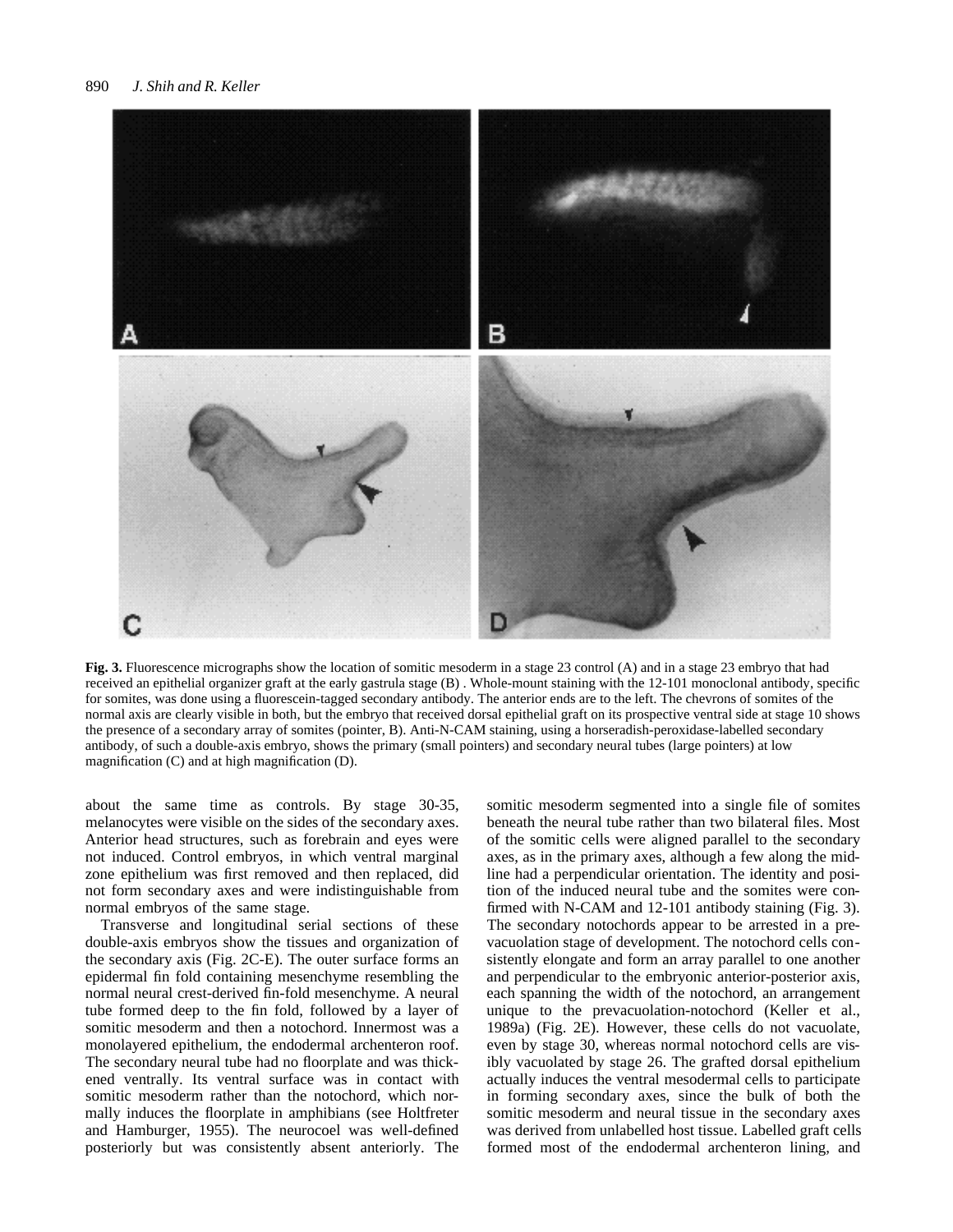

**Fig. 4.** The three-layer sandwich, used for assaying epithelial induction of convergence and extension in recombinant explants, was constructed by grafting the epithelium of the dorsal marginal zone on to the inner surface of either a ventral marginal zone explant or that from embryos ventralized by UV treatment in the first cell cycle. MD, middorsal line, MV, midventral line.

were scattered through the posterior neural tube, the finfold, the somites and the immature notochord (Fig. 2C-E).

# *The induction of morphogenetic behavior and tissue differentiation in explants*

In the above experiments, the dorsal epithelium induces a second array of somites, independent of the primary axis. However, since ventral mesoderm normally contributes to posterior somites (Keller, 1976), it may be dorsalized to become somitic in fate by the host organizer (see Dale and Slack, 1987) but recruited into the second axis by the grafted dorsal epithelium. To learn whether the organiser epithelium can actually dorsalize the fate of ventral mesoderm, we grafted it to explants of ventral mesoderm that otherwise do not form somitic mesoderm. Three-layered sandwiches were made, in which ventral deep mesoderm was positioned between ventral epithelium on one side and organiser epithelium on the other (Fig. 4). These explants extended through the gastrula and neurula stages in a manner and at a rate comparable to normal DMZ sandwiches. They partitioned into a well-defined dorsal IMZ (DIMZ) region containing axial mesoderm and endoderm, and a dorsal NIMZ (DNIMZ) region containing neural tissue (Fig. 5A) like normal sandwich explants (see Keller and Danilchik, 1988; Keller et al., 1991a,b). Somitic mesoderm appeared in the mesodermal portion of the explant by stage 23 (Fig. 5B). Control explants in which ventral mesoderm was sandwiched between two layers of ventral epithelium, did not extend (Fig. 5C), nor did they make somitc mesoderm (Fig. 5D). Likewise, when dorsal epithelium was applied to ventral deep mesoderm in an 'open-faced' explant (Wilson and Keller, 1991), the IMZ converged, extended and formed somitic mesoderm (Fig. 6A,B). Controls, which consisted of recombining ventral epithelium and ventral deep cells, did not converge, extend or develop somitic mesoderm (Fig. 6C,D). The location of somitic and notochordal mesoderm in a normal open-face explant is shown in Fig. 6E.

## *The effect of the dorsal epithelial organizer on embryos ventralized by UV*

Although ventral mesoderm isolated with its own epithelium at stage 10 or 10+ did not differentiate somites or converge and extend in the above experiments, or in others (see Dale and Slack, 1987; Keller and Danilchik, 1988), it may be biased in this direction by the native organizer and thus needs only a weak inductive signal, provided by our dorsal epithelial grafts, to undergo dorsal-specific morphogenesis and differentiation. For a more stringent test of the dorsalizing capacity of the organizer epithelium, we used mesodermal tissue from ventralized embryos that do not differentiate dorsal tissues. Embryos were ventralized by UV irradiation of the vegetal region during the first cell cycle (Scharf and Gerhart, 1980), with a dose producing greater than 90% grade 0 embryos, graded according to the dorsal axial index (DAI) scale (Kao and Ellinson, 1988). DAI 0 embryos do not form any dorsal tissue types owing to the absence of organizer activity during development (Fig. 7A). However, grafts of organizer epithelia from normal embryos to the marginal zones of ventralized hosts in the early gastrula stage produce axial elongation and the posterior axial tissues of notochord, somites and neural tube (pointers, Fig. 7B). FDX-labelled epithelial grafts show that most of these dorsal tissues are derived from the ventralized host embryo (Fig. 7C). The epithelial graft induces notochord formation in ventralized embryos and was itself able to participate in notochord formation (Fig. 7C). The notochord in these embryos differs from normal notochords in that it is separated from the neural tube by somitic mesoderm (Fig. 7C). However, the cells in these notochords do possess the characteristic 'pizza slice' morphology (Keller et al., 1989a) and they vacuolate extensively by control stage 26, in contrast to those induced in the ventral side of a normal host (Fig. 2E). In these ventralized host embryos, as in the normal host embryos, only posterior axial tissues were induced; no anterior head structures, such as eyes and forebrain, were formed.

Three-layered sandwich explants, made by combining organizer epithelium with both layers of the marginal zone of completely ventralized embryos, converge, extend and form a mesodermal and a neural component (Fig. 7D). This behavior is comparable to that of sandwich explants of normal embryos (Keller and Danilchik, 1988) and to that of explants of deep ventral marginal zone and dorsal organizer epithelium from normal embryos. In contrast, control recombinants of ventral epithelium from normal early gastrulae and marginal zone from DAI 0 embryos neither extend nor differentiate into dorsal tissue types (data not shown).

#### *Controls for deep cell contaminants*

The effect of epithelial organizer grafts on ventral deep cells might be due to contaminating deep organizer cells. Early in these studies, an average of 10 (range 0 to 23) deep mesodermal cells remained on the inner surface of the grafted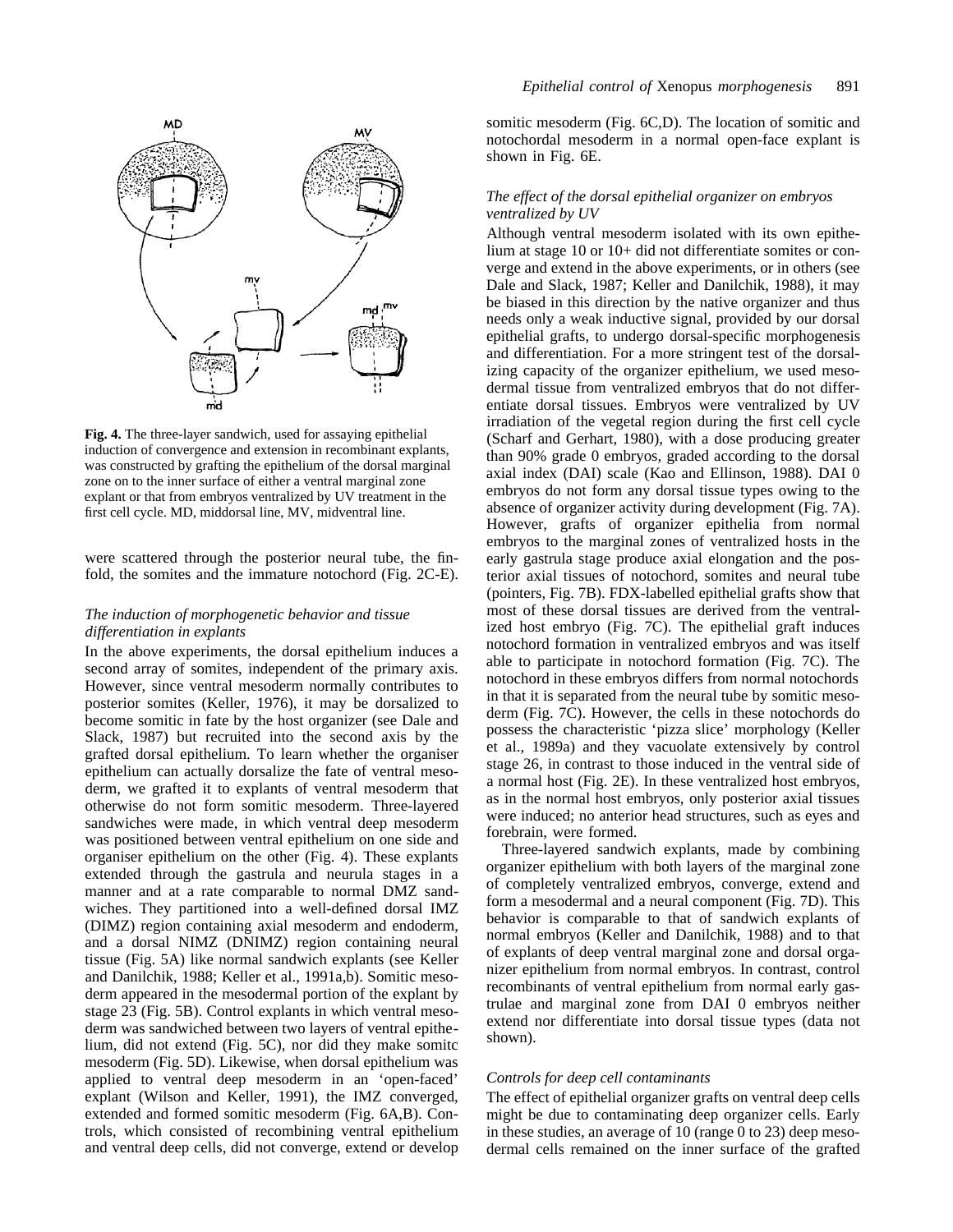

**Fig. 5.** Three-layer sandwiches of the ventral marginal zone and the epithelium of the dorsal marginal zone (A) extended dramatically by stage 23, partitioning into an IMZ, mesodermal extension (large pointer) and a NIMZ, neural extension (small pointer) as previously described for normal dorsal sandwich explants (Keller and Danilchik, 1988). Controls, consisting of three-layer explants of ventral marginal zone combined with ventral epithelium showed no signs of convergence and extension (B), and they did not stain with the 12- 101 anti-somite antibody (not shown), indicating the absence of somitic mesoderm. The explants of ventral marginal zone and dorsal marginal zone epithelium show presence of somitic mesoderm in the mesodermal portion of the explant, indicated by 12-101 antibody staining (C). The NIMZ region (D) did not stain with this antibody.

organizer epithelium. With more practice, the epithelial grafts were made without any adherent deep cells, as assayed by SEM (Fig. 8A) and by serial sectioning (Fig. 8B) of epithelial sheets peeled off and fixed immediately. The early experiments having a few contaminating deep cells and the later ones having none gave the same results.

### *The effects of grafts of deep organizer cells*

To evaluate the organizing role of the deep cells, clusters of 10-15, 15-20, 30-50 and 50-100 deep organiser cells were grafted beneath the VMZ epithelium at stage 10. For small grafts the number of cells was counted; for larger grafts, the number of cells was estimated by counting the cells along each edge of the block of tissue. Fifty or more deep organiser cells were necessary to induce a secondary axis approaching the size and completeness of axes induced by epithelial grafts (Fig. 9). Less than 50 cells typically resulted in the formation of lumps containing notochord, made entirely of graft tissue. This notochord was surrounded by somitic mesoderm, most of which was derived from host tissue as determined by FDX labeling of the graft (Fig. 9F). These results show that the dorsal mesoderm of a stage 10 embryo can dorsalize ventral mesoderm without the aid of the epithelium. These experiments also show that deep cell contamination cannot account for the inductive property of the dorsal epithelium, since it took 4 to 5 times the average number of contaminating deep cells found in our early, most contaminated grafts to get comparable secondary axis formation. Axes organized by deep cells do not extend well and the somitic mesoderm is often discontiguous, disorganized and unsegmented (Fig. 9G), whereas axes organized by the epithelial endodermal cells extend well and contain a contiguous array of well-organised axial tissues.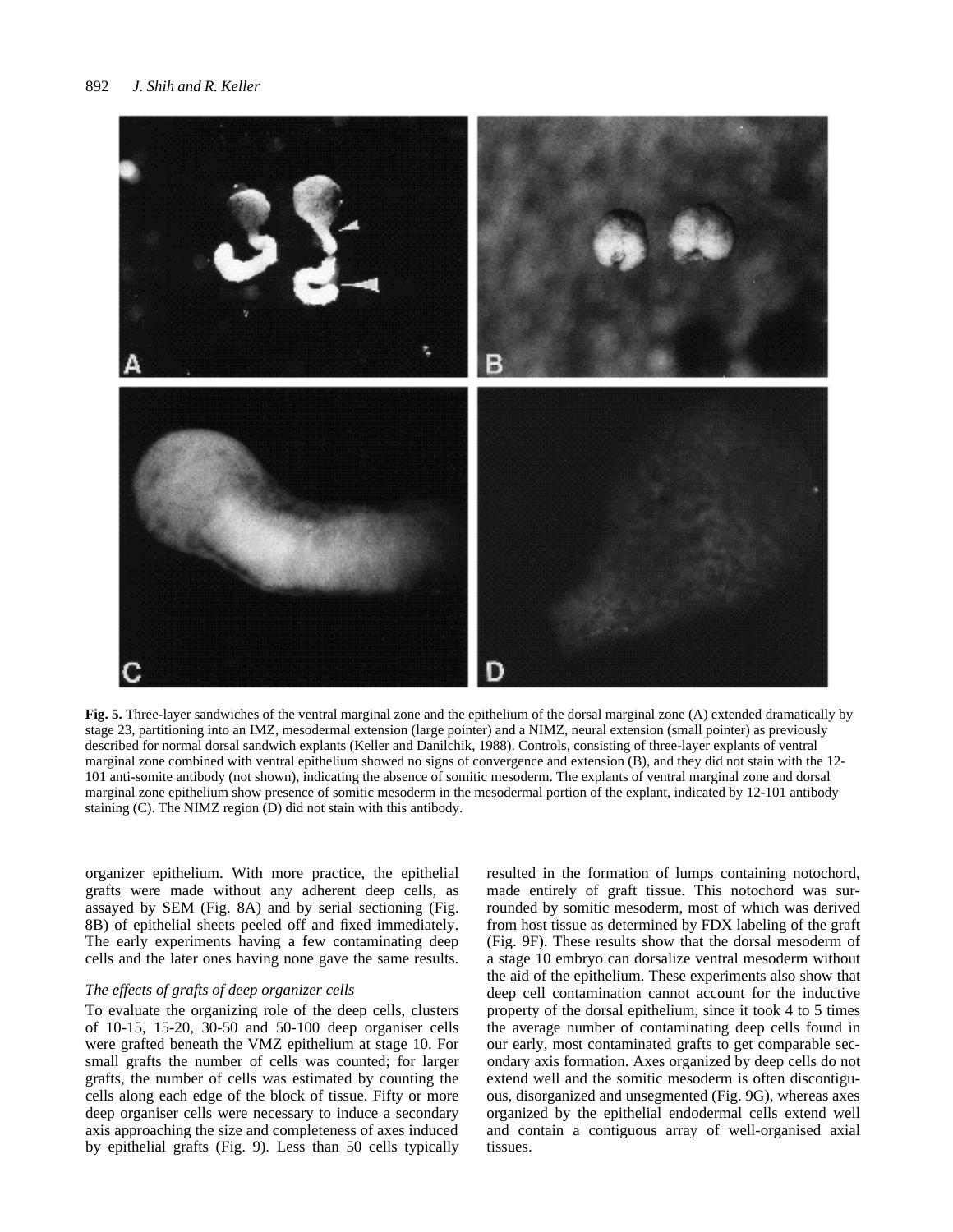

**Fig. 6.** Open-faced explants of ventral deep cells and dorsal epithelial cells show convergence and extension (A), and differentiation of somitic tissue, as shown by 12-101 monoclonal antibody staining (B). In contrast, explants composed of ventral deep cells and ventral epithelial cells do not converge and extend (C) and do not show the somite-specific staining (D). Explants of dorsal epithelial cells and dorsal deep cells (E) show somites (sm) developing on both sides of a notochord (n), in contrast to the single column of somitic mesoderm and absence of notochord when dorsal epithelium is combined with ventral deep cells (B).

# *Contributions of the grafted epithelial layer to mesodermal tissues*

Grafts of labelled organizer epithelium consistently contribute labelled cells to deep mesodermal tissues in the induced second axes of whole embryos (Figs 2C,D, 7C) and in explants (not shown), despite there being essentially no contaminating deep mesodermal cells in the later grafts. In normal development, the superficial layer of the IMZ contributes only to the surface layer lining of the archenteron (Nieuwkoop and Florshutz, 1950; Keller, 1975; Smith and Malacinski, 1983). To learn if grafting itself causes surface epithelial cells to ingress, the epithelium of the DMZ, and in some cases of much larger areas, of normal stage 10 embryos was replaced with that from the same region of FDX-labelled embryos, taking care to ensure that no contaminating deep cells were carried along. Serial sections of embryos fixed an hour after grafting shows large areas of a single layer epithelial cells (Fig. 10). However, several cells have made large protrusions on their basal ends and appear to be entering the deep region (pointers, Fig. 10). At the tailbud stage of such embryos, a number of labelled cells from the same type of graft are found in the notochord and somites (Fig. 10B). To learn if unmanipulated, epithelial cells ingress under normal conditions, time-lapse recordings were made of the epithelial surface of five sandwich explants of the DMZ. In all five, rapid cell division occurred from stage 10 to stage 10.5, followed by cell shape changes and rearrangements previously associated with convergence and extension in time-lapse films of whole embryos (Keller, 1978). Only two cells ingressed in one recording. Thus, little if any ingression occurs in unmanipulated epithelium during gastrulation and neurulation, a finding consistent with previous observations (Keller, 1975, 1978).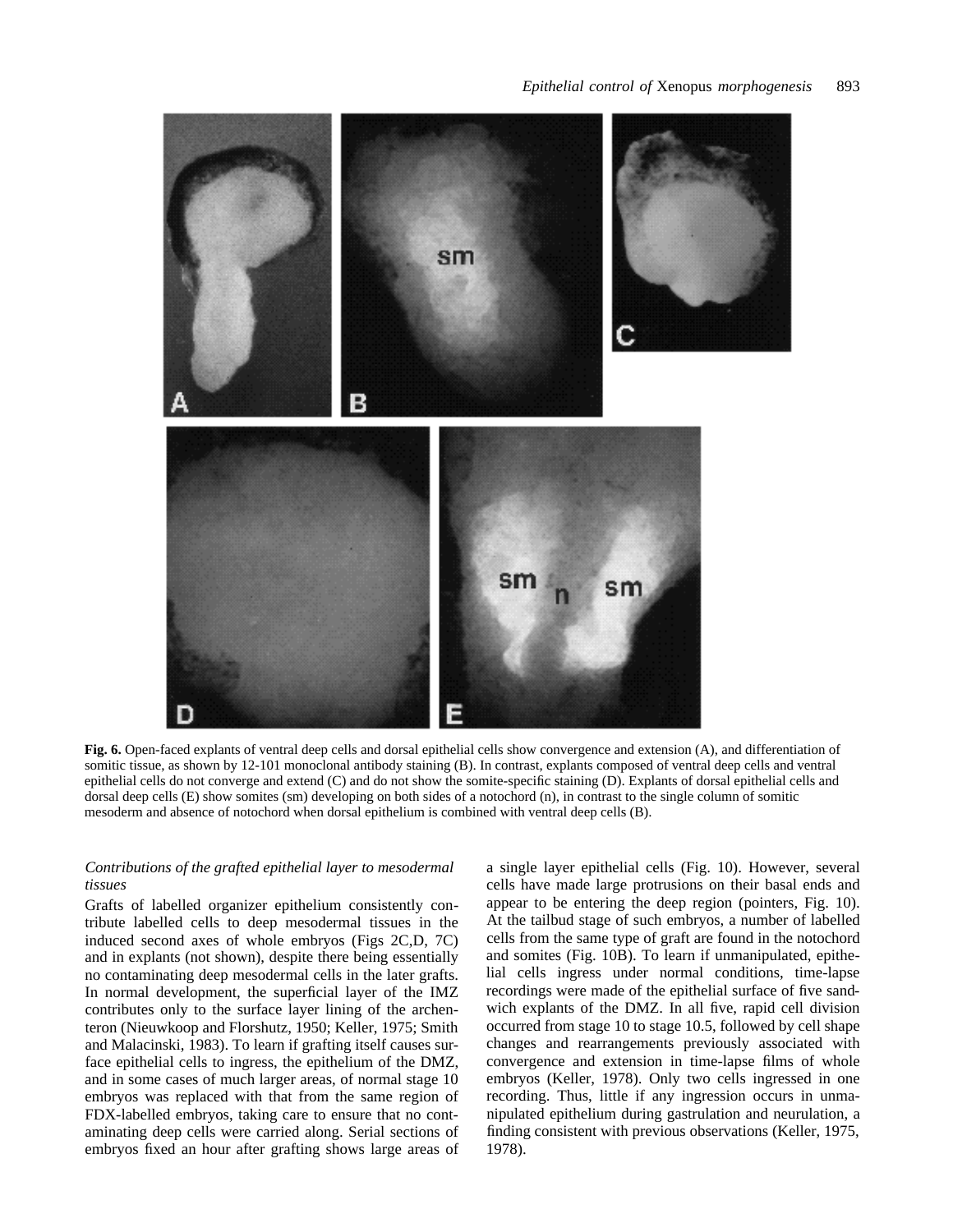

**Fig. 7.** Six examples of DAI grade 0 embryos produced by UV irradiation are shown at stage 41 (A). None contained axial tissues as assessed by histological analysis for vacuolated notochord cells and 12-101 staining for somites. A control, normal embryo is shown at the top. At stage 28 (B), a comparison of four control DAI grade 0 embryos (top) shows a spherical morphology and absence of axial elongation, whereas four embryos that received grafts of dorsal marginal zone epithelium at the early gastrula stage (bottom) show the elongation characteristic of the induced, posterior axial structures (pointers). A histological section (C) shows these induced axes to contain: somites (sm), primarily from the host, neural tube (nt), from both the host and donor cells, and notochord (n) from both host and donor cells. In the notochord, unlabelled host cells were intercalated with labelled cells derived from the graft, which had vacuolated as shown by the appearance of characteristic label-free spaces within cells (pointers, C). Three-layer sandwiches made of marginal zone from ventralized DAI grade 0 embryos and dorsal marginal zone epithelium from a normal embryo (D) result in extension of these explants and partitioning into the mesodermal, IMZ component (below the pointers) and the neural, NIMZ component (above the pointers), typical of normal dorsal sandwich explants (Keller and Danilchik, 1988). Staining with the 12-101 antibody shows somitic mesoderm in their mesodermal portion (not shown). Recombinants of ventralized mesoderm with either ventral epithelium or with DAI grade 0 marginal zone epithelium show neither extension nor staining with the 12-101 for somites (not shown).

# *Grafts of epithelial organizer cells to the deep mesodermal region*

The grafted superficial cells that ingressed appear to have changed from an endodermal to a mesodermal fate. To explore further the possibility that prospective epithelial endodermal cells can make mesoderm, small squares of DMZ epithelial cells, roughly 4-8 cells on a side, from FDX-labelled stage 10 gastrulae were grafted to the DMZ of unlabelled stage 10 hosts, placing them *between* the

epithelial layer and the deep mesoderm (Fig. 11). This 'forced ingression' resulted in labelled cells distributed throughout the entire length of the notochord and somites, and in the posterior neural tube (Fig. 12). The morphologies of labelled cells in these locations were indistinquishable from those of their unlabelled neighbors, indicating that these prospective endodermal epithelial cells had participated in the formation of axial mesodermal structures.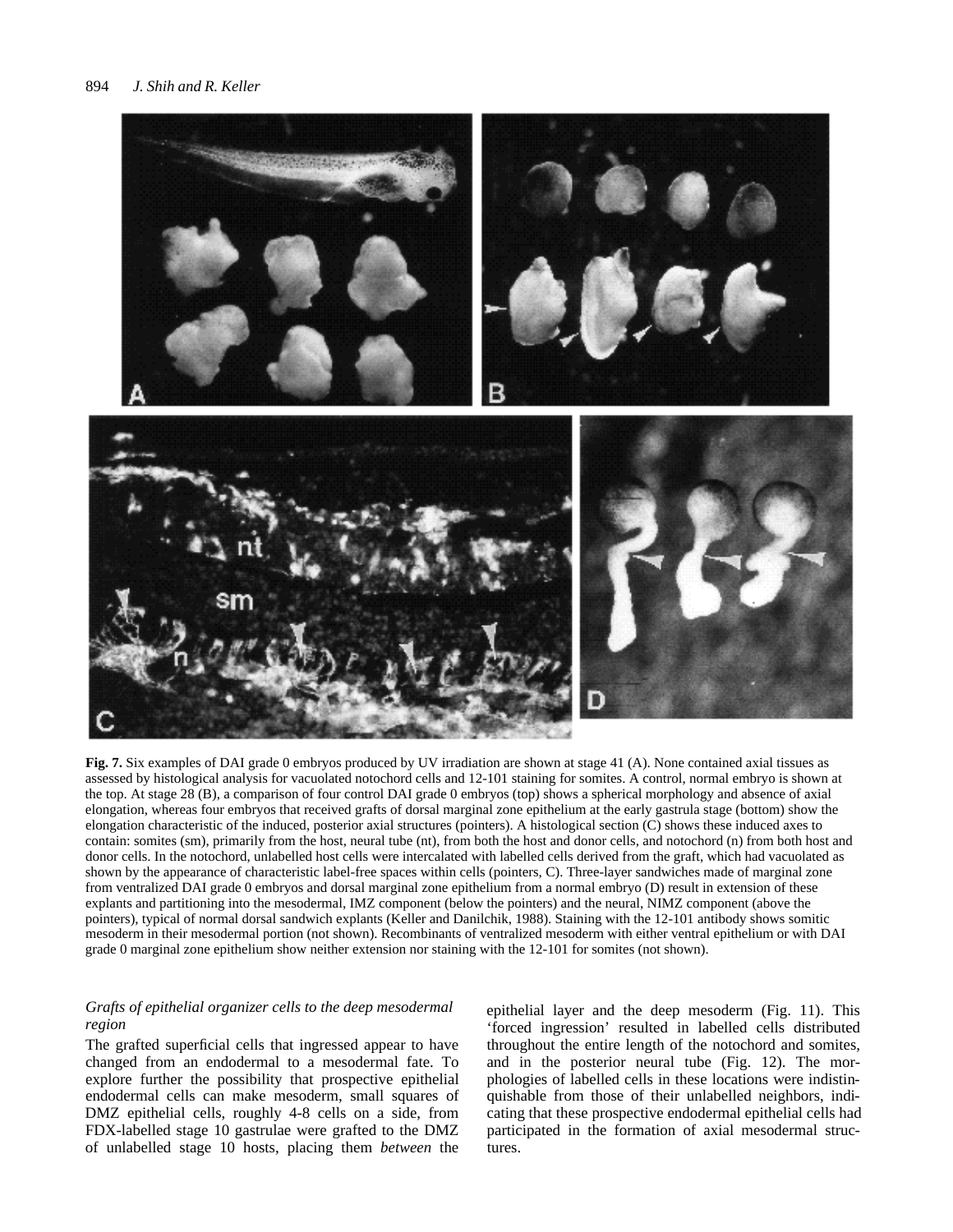

**Fig. 8.** A scanning electron micrograph of the inner surface of an epithelial organizer graft shows the absence of any adhering deep cells (A). Serial sections of an epithelial organizer graft (B) show that the graft is indeed a monolayer.

# **Discussion**

## *The dorsal endoderm epithelium has organizer properties*

Three experiments show that the DMZ epithelium of the early gastrula of *Xenopus* has organizer properties. First, grafts of dorsal epithelium to the ventral side of normal early gastrulae, comparable to the original organizer grafts of Mangold and Spemann, induce secondary embryonic axes on the ventral side. Second, grafts of DMZ epithelium rescue axis formation in embryos ventralized by UV irradiation. Third, DMZ epithelium grafted to ventral explants induce the ventral mesoderm to converge, extend and make somites, behaviors that are not observed in ventral explants lacking DMZ epithelium. This effect represents an induction of tissue fates and movements since much of the secondary axes were derived from the host, as in the case of whole organizer grafts (Spemann and Mangold, 1924; Gimlich and Cooke, 1983). Since much of the ventral mesoderm of *Xenopus* normally converges, extends and forms posterior somites, albeit later than the dorsal mesoderm (Keller, 1976; Wilson et al., 1989), the organizer epithelium grafted to the VMZ may be recruiting these cells into a second axis *without* altering their tissue fate. However, the grafts of organiser epithelium to explants of the VMZ and to UV-ventralised embryos *induced* ventral mesoderm to express movements and tissue fates that were not expressed at all without the organizer epithelium.

*Differences between deep and superficial organizer activity* Deep cells of the DIMZ show organizer activity when grafted beneath the VMZ epithelium. But deep cells lack the capacity for spatial organization shown by the epithelium, since the amount of extension and the tissue organisation was poor in axes induced by the deep cells compared to those induced by the epithelium. The grafted epithelium may impose directional cues directly on large areas of deep cells beneath it, thus enabling this large, planar population to produce an organized extension. In contrast, the clump of grafted deep cells probably passes the organizing signal in all directions, without or with minimal directional cues, resulting in the weak spatial organization and convergence and extension that were observed. In addition to these differences in the geometry of presentation, the deep and epithelial organizer signals may differ qualitatively. The epithelial organizer can induce ventral cells to undergo at least the initial stages of notochord formation, whereas the deep organizer cells cannot induce notochord at all (see Shih, 1991).

# *Evidence that the endodermal epithelium normally organizes the deep mesodermal cell behaviors driving convergence and extension of the axial mesoderm*

Several facts argue that the endodermal epithelium of the DIMZ organizes the highly patterned protrusive activity driving convergence and extension of deep axial mesodermal cells (see Shih and Keller, 1992a,b). First, deep cells immediately beneath the endodermal epithelium show the bipolar, mediolateral protrusive activity that drives the cell elongation, alignment, and mediolateral intercalation underlying convergence and extension (Shih and Keller, 1992a,b), whereas the deep cells farther from the epithelium show these behaviors weakly or not at all during gastrulation (Wilson and Keller, 1991) (Fig. 13). Second, the deep cells next to the epithelium show a progression of these cell activities from anterior to posterior and from lateral to medial in both notochordal and somitic tissues (Shih and Keller, 1992b), whereas this progression appears only in rudimentary form among the deep cells farther from the epithelium (Wilson and Keller, 1991). Third, convergence and extension and the associated repertoire of cell behaviors occur only in the notochordal and somitic tissues, which remain in contact with the endodermal epithelium throughout gastrulation (Hardin and Keller, 1988; Keller and Tibbetts, 1989; Wilson et al., 1989; Wilson and Keller, 1991). In contrast, the mesoderm at the leading edge of the mesodermal mantle, which loses contact with the overlying endodermal epithelium as the bottle cells form (Hardin and Keller, 1988), migrates and spreads on the blastocoel roof (Keller and Tibbetts, 1989; see Winklbauer, 1990) (Fig. 13). Lastly, the DMZ epithelium induces only the converging and extending posterior structures, such as notochord, somites, hindbrain and spinal cord.

*Summary of tissue interactions regulating cell intercalation* The tissue interactions regulating cell intercalation are summarized in Fig. 13. (1) The normal dorsal endodermal epithelial effect on deep mesodermal cell behavior occurs in the early gastrula stage, prior to stage 10.5 (Fig. 13A).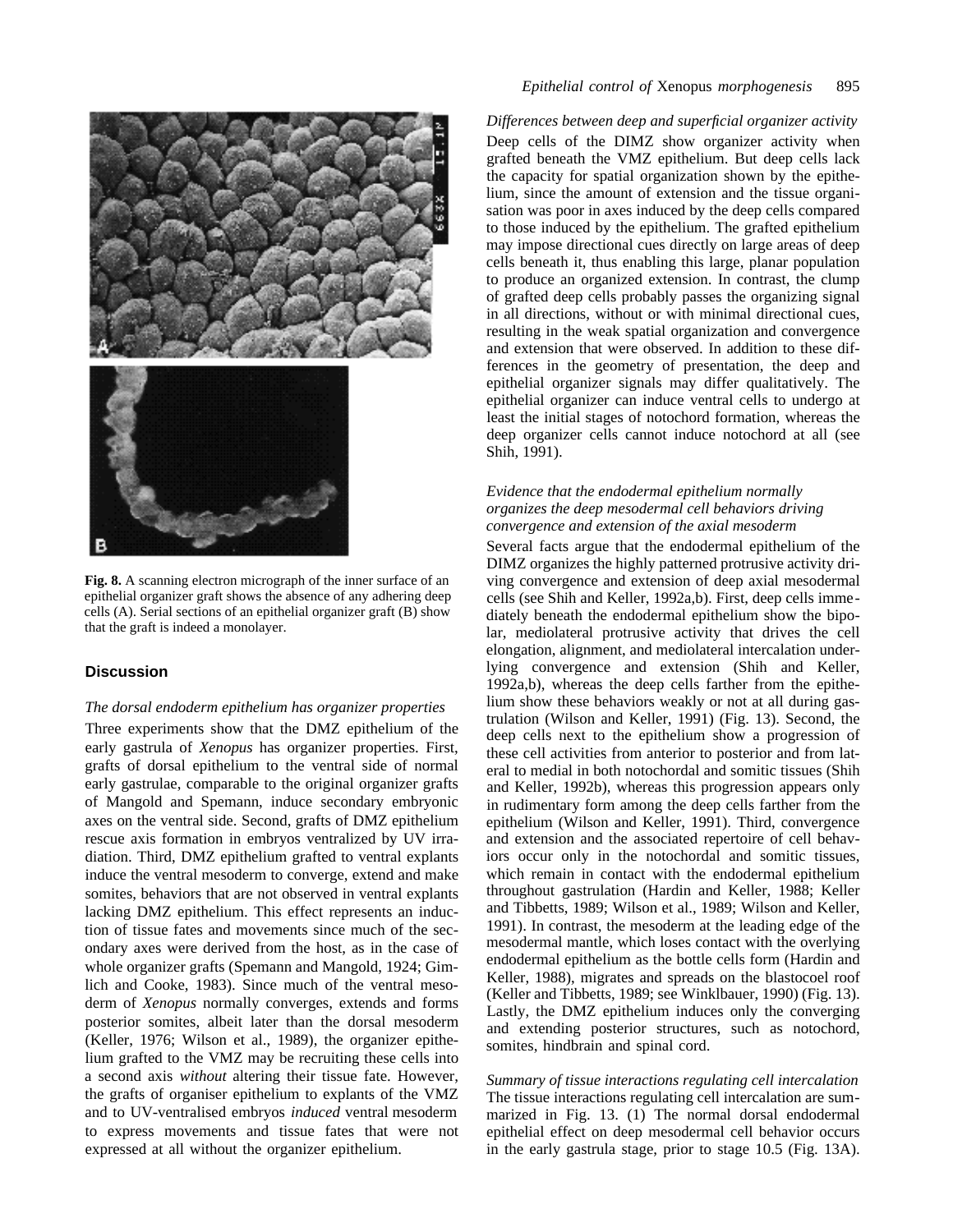

**Fig. 9.** Control embryos (A) are compared with embryos receiving deep cells grafted to their ventral marginal zones in numbers of 10-15 (B), 15-20 (C), 30-50 (D), and 50-100 (E). More than 50 deep cells were required to form a secondary axis comparable to the epitheliuminduced axes. Less than 50 cells formed lumps ventrally or ventrolaterally (arrows) composed of small amounts of notochord and somites from the graft, occasionally associated with induced somitic mesoderm (F). A cross section through the anterior quarter of a secondary axis induced by grafting approximately 100 stage 10 dorsal mesoderm cells into the ventral marginal zone of recipients at the same stage resulted in the formation of an extended but disorganised axis (G). In cross section, notochord (n), though well-vacuolated, often formed multiple strands amid unsegmented and poorly aligned somitic mesoderm (sm). The neural tube (nt) thinned to form floor plate when adjacent to notochord but it often failed to span the length of the axis. In addition, there were often many unidentifiable graft cells scattered within the axial array (pointers).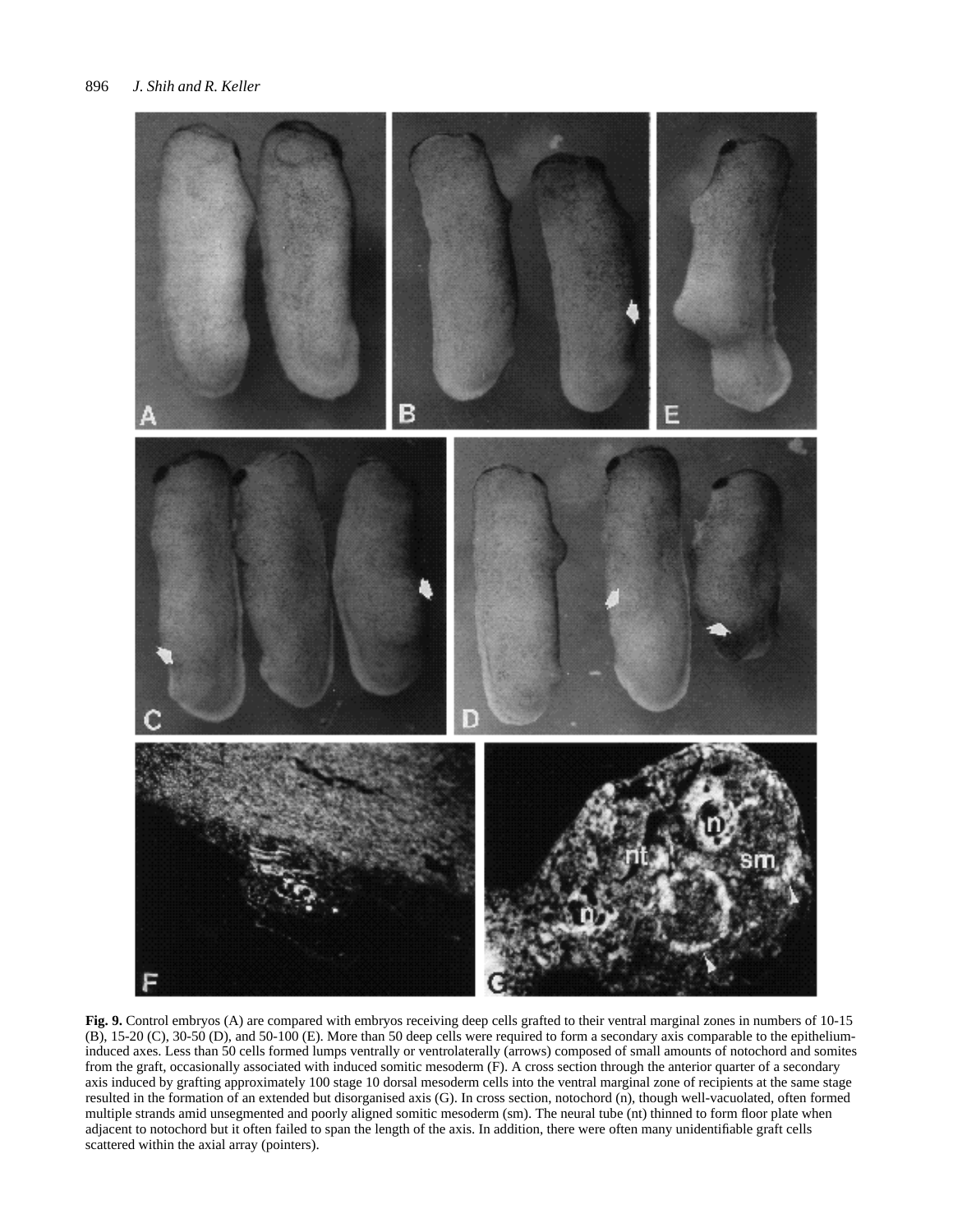

**Fig. 10.** The dorsal marginal zone epithelium was replaced with labelled dorsal marginal epithelium from another embryo (A). After a half hour, only a few signs of ingression are seen, such as protrusions at the inner ends of some cells (white pointers). Later, sagittal sections of the neurula and tailbud stages (B) show labelled, ingressed cells in the notochord (pointers).

Deep mesoderm explanted without its epithelium at stage 10 fails to converge and extend (Wilson, 1990; Shih and Keller, unpublished work), whereas by stage 10.5, mesoderm explanted without epithelium does converge, extend and show the motility characteristic of convergence and extension (Shih and Keller, 1992a). (2) The signal from the epithelium, whatever its nature, initially organises cell intercalation among the nearest, most superficial mesodermal cells, allowing the deeper cells to participate in migration (Fig. 13A,B). Mediolateral intercalation behavior is expressed (Shih and Keller, 1992a) and patterned (Shih and Keller, 1992b) strongly among the deep cells next to the epithelium but weakly among the deep mesodermal cells farther from the epithelium during gastrulation (Wilson, 1990; Wilson and Keller, 1991). Although the deeper cells initially undergo migratory behavior (Winklbauer, 1990; Winklbauer and Nagel, 1991), they subsequently all show mediolateral intercalation behavior (Keller et al., 1989a), perhaps because the organising signal penetrates to deeper layers and because the deeper cells move closer to the epithelium by radial intercalation (Fig. 13C). (3) The signal could be passed to deeper cells directly from the epithelium or it could be passed from deep cell to deep cell. The latter seems likely, since we show here that deep cells also have organizing activity. (4) The mesoderm can simultaneously converge and extend and also 'shear' or migrate animally with respect to the ectoderm through most of gastrulation. Since mediolateral intercalation is organized by the epithelium from the outside, the inner-most mesodermal cells and those out ahead of the bottle cells, which are deprived of contact with the epithelium during bottle cell formation (Hardin and Keller, 1988), are free to participate in active migration on the blastocoel roof during most of gastrulation (Winklbauer, 1990). (5) Finally, in the late gastrula and through neurulation, all the axial (notochordal and somitic) mesodermal cells participate in convergence and extension (red cells, Fig. 13C), but reduction of migratory behavior in the late gastrula has no consequence, since the little shearing that occurs between the dorsal mesoderm and hindbrain-spinal cord after this time may be largely driven by relative rates of mesodermal and neural extension (Keller et al., 1992a).

#### *Induction of neural structures*

In our experiments, as in those of Spemann and Mangold (1924), parts of the secondary neural axes were induced from the ventral tissue of the host. Neural induction could occur indirectly, if the grafted dorsal epithelium first dorsalised ventral mesoderm and then the dorsalised mesoderm induced neural structures. Alternatively, the NIMZ portion of the grafted dorsal epithelium may directly induce the underlying ventral ectodermal cells to become neural. Neural convergence and extension can be induced in ecto-



**Fig. 11.** This diagram shows the operation of inserting a patch of labelled epithelium of the dorsal marginal zone (prospective endoderm) between the dorsal marginal zone epithelium and the dorsal mesoderm of another unlabelled embryo. The covering graft of epithelium must be larger than the grafted endodermal patch to prevent problems of healing associated with having coincident epithelial boundaries.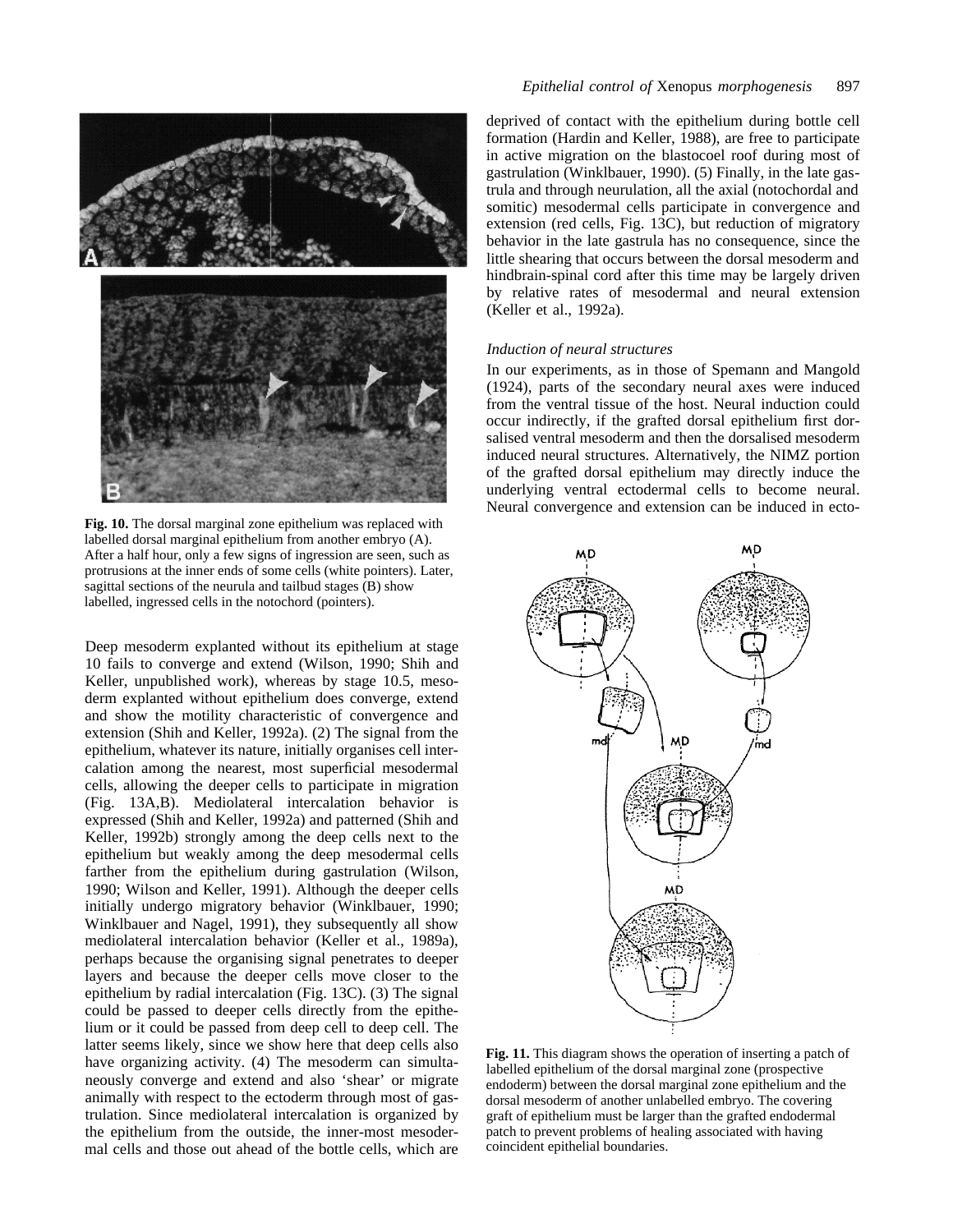

**Fig. 12.** Inserting a patch of labelled organizer epithelium between the dorsal epithelium and mesoderm of an unlabelled embryo at the early gastrula stage resulted in the graft cells (prospective endoderm) contributing to the notochord (large pointer, n), somites, neural tube (arrow, nt), and some endoderm (small pointer, e) along the length of the axis.

derm by signals passing animally from the DIMZ, through the plane of the tissue ('planar signals') (Keller et al., 1992a,b) (Fig. 13A). Thus the secondary neural tissue could be induced by planar signals, as well as by vertical ones produced when the dorsalized ventral mesoderm involutes beneath the ventral ectoderm.

# *The prospective endodermal epithelium of the IMZ can form mesodermal structures*

Although the epithelium of the DIMZ normally forms only surface endoderm (Nieuwkoop and Florshutz, 1950; Keller 1975; Smith and Malacinski, 1983), we show that it can differentiate into notochordal and somitic mesoderm if it comes to lie in the deep region, either because it was destabilized during grafting and subsequently ingressed, or because it was deliberately grafted to the deep region. This suggests that regulation of ingression may be an important step in mesoderm formation. The amount and type of mesoderm present in the superficial layer of the marginal zone and the pattern of its ingression varies greatly among the amphibians (Vogt, 1929; Purcell, 1989, 1992), presumably because of differences in how the vegetal endoderm induces mesodermal and endodermal fates in the marginal zone (see Nieuwkoop, 1969a,b; Sudarwati and Nieuwkoop, 1971). In species containing both types of tissues in the superficial layer, cells may be committed to an endodermal or mesodermal fate, and as a result either remain superficial or ingress, respectively. Alternatively, all surface cells may have dual potential, having been committed to a 'mesendoderm' fate during induction by the vegetal endoderm in the blastula stage, and then the choice between mesodermal and endodermal fate is made during gastrulation on the basis of whether or not ingression occurs. In this scheme, regulation of the process of ingression would be the key step in determining tissue fate.

In *Xenopus*, the ingression of grafted epithelial organizer cells into the induced secondary neural tubes was expected, since in normal development, the epithelial neural epidymal cells (the lining of the newly formed neural tube) ingress and intercalate into the deep neural ectodermal cells to form a monolayered neural tube (Schroeder, 1970; Hartenstein, 1990).

# *Ventral mesoderm of normal embryos and 'ventralized' mesoderm respond differently to organizer signals*

The epithelium of the DIMZ consistently induces the ventral mesoderm of a normal embryo to form notochords that stop developing at a characteristic, prevacuolation stage, in contrast to the mature, vacuolated ones induced in UV 'ventralized' embryos. The native organizer in normal embryos may inhibit ventral mesoderm from responding to the grafted organizer epithelium to make complete notochords. UV-ventralized embryos, which lack organizers, would also lack this inhibition, leaving the mesoderm free to respond to the grafted organizer by making a mature notochord. Cooke (1981, 1983, 1989) presented evidence for just such an overall tissue-proportioning rule in which establishment of a tissue dorsally would inhibit formation of the same ventrally. There also is evidence for inhibitory interactions between organizing centers in the early development of birds (Eyal-Giladi and Khaner, 1989; Khaner and Eyal-Giladi, 1989)**.**

# *The nature of epithelial organizer activity*

The nature of the epithelial organizing activity and how it differs from that associated with deep cells is not known. We do not know whether the epithelial effect requires direct cell-cell contact, whether it is mediated by diffusible components, or whether it is carried by matrix-associated molecules. If secreted molecules are involved, they might simply be stuck to the surface of the epithelial cells and transferred to the graft site, in which case, either the deep cells or the epithelium, or both, may make the inducing substance or substances. It is not known whether the epithelium provides specific, directional cues for the organization of deep mesodermal cell protrusive activity or whether it supplies a supporting environment for the self-organization of this behavior within the mesoderm. The differences in the inductive properties of deep and superficial organizer described above and elsewhere (Shih, 1991) suggest that deep and superficial organizers have different mechanisms underlying their different roles.

This work was supported by NSF grant DCB89052 and NIH grant HD25594. We thank J. P. Trinkaus for his inspiration and encouragement. We also thank Paul Wilson for his pointed criticism and support. We thank Dr Chris Kintner for his gift of antibodies. Finally, we thank Jessica Bolker, Mary Constance Lane, Susan Purcell, and Amy Sater for their insightful comments and suggestions.

# **References**

- **Cooke, J.** (1981). Scale of body pattern adjusts to available cell number in amphibian embryos. *Nature* **290**, 775-778.
- **Cooke, J**. (1983). Evidence for specific feedback signals underlying pattern control during vertebrate embryogenesis. *J. Embryol. Exp. Morph.* **76**, 95-114.
- **Cooke, J**. (1989). The early amphibian embryo: Evidence for activating and for modulating or self-limiting components in a signalling system that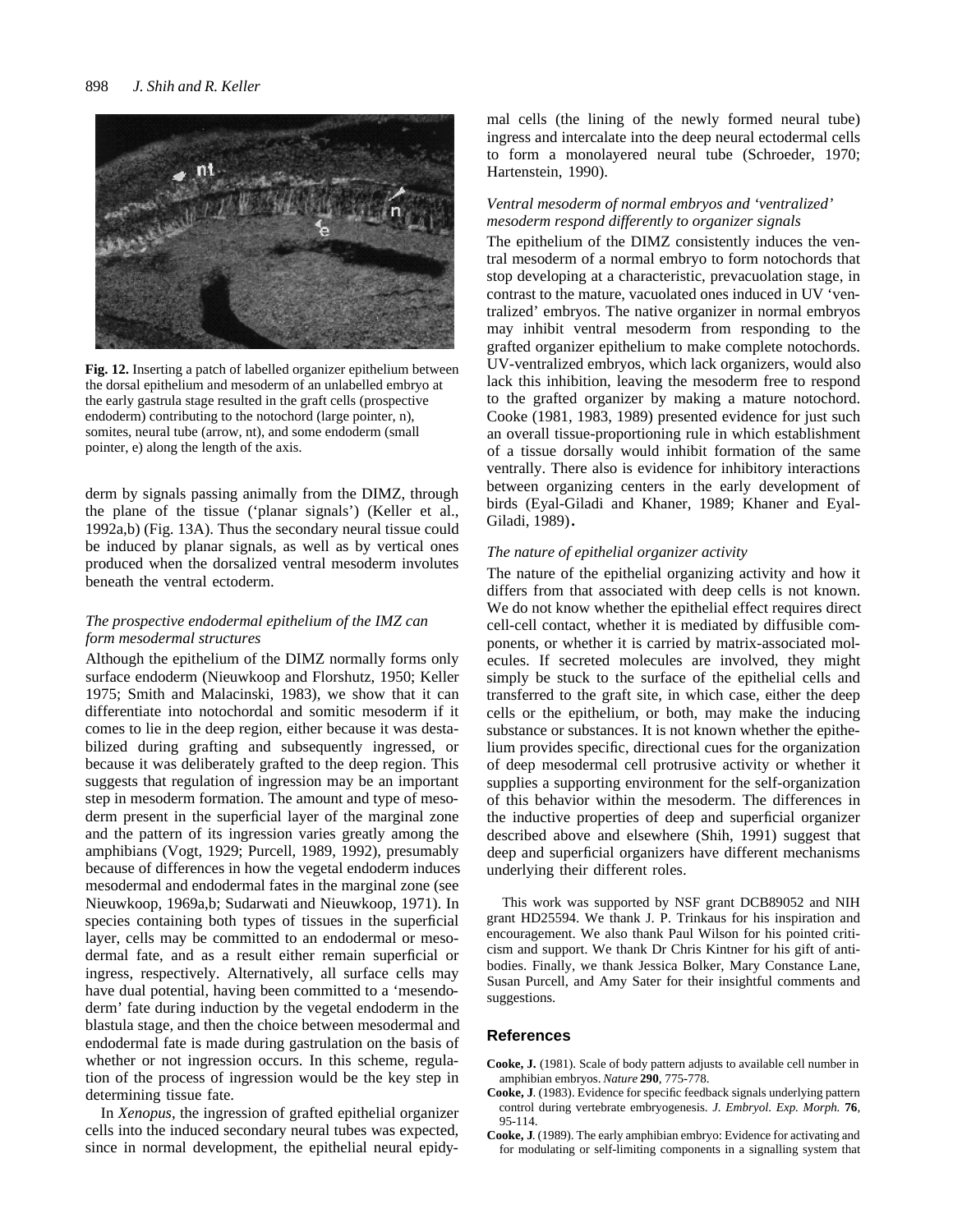underlies pattern formation. In *Cell to Cell Signalling* (ed. A. Goldbeter) pp. 145-158. New York: Academic Press.

- **Dale, L. and Slack, J. M. W**. (1987). Regional specification within the mesoderm of early embryos of *Xenopus laevis*. *Development* **100**, 279- 295.
- **Eyal-Giladi, H. and Khaner, O.** (1989). The chick's marginal zone and primitive streak formation. 2. Quantification of the marginal zone's potencies - Temporal and spatial aspects. *Dev. Biol.* **134**, 215-221.
- Gimlich, R. L. and Braun, J. (1985). Improved fluorescent compounds for tracing cell lineage. *Dev. Biol.* **109**, 509-514.
- **Gimlich, R. L. and Cooke, J.** (1983). Cell lineage and the induction of second nervous systems in amphibian development. *Nature* **306**, 471-473.
- **Hardin, J. and Keller, R.** (1988). The behavior and function of bottle cells during gastrulation of *Xenopus laevis*. *Development* **103**, 211-230.
- **Hartenstein, V.** (1990). Early neurogenesis in *Xenopus*: The spatio-temporal pattern of proliferation and cell lineages in the embryonic spinal cord. *Neuron* **3**, 399-411.
- **Holtfreter, J. and Hamburger, V**. (1955). Embryogenesis: Progressive differentiation - Amphibians. *Analysis of Development.* Philadelphia: Saunders, W.B.
- **Jacobson, M. and Rutishauser, U.** (1986). Induction of neural cell adhesion molecules (N-CAM) in *Xenopus* embryos. *Dev. Biol.* **116**, 524-531.
- **Kao, K. and Elinson, R.** (1988). The entire mesodermal mantle behaves as Spemann's organiser in dorsoanterior enhanced *Xenopus laevis* embryos. *Dev. Biol.* **127**, 64-77.
- **Kay, B. and Peng, B.**, eds. (1991) *Methods in Cell Biology, Vol. 36:* Xenopus laevis*: Practical Uses in Cell and Molecular Biology.* New York: Academic Press.
- **Keller, R. E.** (1975). Vital dye mapping of the gastrula and neurula of Xenopus laevis. I. Prospective areas and morphogenetic movements of the superficial layer. *Dev. Biol.* **42**, 222-241.
- **Keller, R. E.** (1976). Vital dye mapping of the gastrula and neurula of *Xenopus laevis*. II. Prospective areas and morphogenetic movements of the deep layer. *Dev. Biol.* **51**, 118-137.
- **Keller, R.** (1978). Time-lapse cinemicrographic analysis of superficial cell behavior during and prior to gastrulation in *Xenopus laevis*. *J. Morph.* **157**, 223-248.
- **Keller, R. E.** (1981). An experimental analysis of the role of bottle cells and the deep marginal zone in gastrulation of *Xenopus laevis*. *J. Exp. Zool.* **216**, 81-101.
- **Keller, R. E.** (1984). The cellular basis of gastrulation in *Xenopus laevis*: active post-involution convergence and extension by medio-lateral interdigitation. *Am. Zool.* **24**, 589-603.
- **Keller, R. E.** (1991). Early embryonic development of *Xenopus laevis*. In *Methods in Cell Biology, Vol. 36:* Xenopus laevis: *Practical Uses in Cell and Molecular Biology*(ed. B. Kay, and H. B. Peng), Chapter 5, pp. 61-113. New York: Academic Press.
- **Keller, R. E. and Danilchik, M.** (1988). Regional expression, pattern and timing of convergence and extension during gastrulation of *Xenopus laevis*. *Development* **103**, 193-210.
- **Keller, R. E., Danilchik, M., Gimlich, R. and Shih, J.** (1985a). Convergent extension by cell intercalation during gastrulation of *Xenopus laevis*. In *Molecular Determinants of Animal Form***.** pp. 111-141 (ed. G. M. Edelman) New York: Alan R. Liss, Inc.
- **Keller, R. E., Danilchik, M., Gimlich, R. and Shih, J.** (1985b). The function of convergent extension during gastrulation of *Xenopus laevis*. *J. Embryol. Exp. Morph.* **89Supplement**, 185-209.
- **Keller, R. E. and Tibbetts, P.** (1989). Mediolateral cell intercalation is a property of the dorsal, axial mesoderm of *Xenopus laevis*. *Dev. Biol.* **131**, 539-549.
- **Keller, R., Cooper, M. S., Danilchik, M., Tibbetts, P. and Wilson, P. A.** (1989a). Cell intercalation during notochord development in *Xenopus laevis*. *J. Exp. Zool.* **251**, 134-154.
- **Keller, R. E., Shih, J. and Wilson, P. A.** (1989b) Morphological polarity of intercalating deep mesodermal cells in the organiser of *Xenopus laevis* gastrulae. *Proceedings of the 47th Annual Meeting of the Electron Microscopy Society of America.* p. 840.San Francisco Press.
- **Keller, R., Shih, J. and Wilson, P.** (1991a) Cell motility, control and function of convergence and extension during gastrulation in *Xenopus*. In *Gastrulation: Movements, Patterns, and Molecules*(ed. R. Keller, F. Griffin and W. Clark). pp. 101-119. New York: Plenum Press.
- **Keller, R., Shih, J., Wilson, P. and Sater, A.** (1991b) Pattern and function of cell motility and cell interactions during convergence and extension in *Xenopus*. In *Cell-Cell Interactions in Early Development*. (ed. J. Gerhart). *49th Symp. Soc. Develop. Biol.* pp. 31-62. New York: Wiley-Liss, Inc.

**Keller, R. E., Shih, J., Sater, A. K. and Moreno, C.** (1992b). Planar

induction of convergence and extension of the neural plate by the organizer of *Xenopus*. *Dev. Dynamics,* **193**, 218 -234.

- **Keller, R. and Winklbauer, R.** (1992). The cellular basis of amphibian gastrulation. In *Current Topics in Developmental Biology*(ed. R. Pedersen) (in press.)
- **Khaner, O. and Eyal-Giladi, H.** (1989). The chick's marginal zone and primitive streak formation. 1. Coordinative effect of induction and inhibition. *Dev. Biol*. **134**, 206-214.
- **Kintner, C. R. and Brockes, J. P.** (1984). Monoclonal antibodies identify blastemal cells derived from dedifferentiating muscle in newt limb regeneration. *Nature* **308**, 67-69.
- **Lundmark, C.** (1986). Role of bilateral zone of ingressing superficial cells during gastrulation of *Ambystoma mexicanum*. *J. Embryol. Exp. Morph.* **97**, 47-62.
- **Nieuwkoop, P. and Florschutz, P.** (1950). Quelques caracteres speciaux de la gastrulation et de la neurulation de l'oeuf de *Xenopus laevis*, Daud. et de quelques autres Anoures. 1ere partie.- Etude descriptive. *Arch. Biol. (Liege).* **61**, 113-150.
- **Nieuwkoop, P.** (1969a). The formation of the mesoderm in urodelean amphibians. I. Induction by the endoderm. *Wilhelm Roux Arch. EntwMech. Org* **162**, 341-373.
- **Nieuwkoop, P.** (1969b). The formation of the mesoderm in urodelean amphibians. II. the origin of the dorsoventral polarity of the mesoderm. *Wilhelm Roux Arch*. *EntwMech. Org* **163**, 298-315.
- **Patel, N. H., Martin-Blanco, E., Coleman, K. G., Poole, S. J., Ellis, M. C., Kornberg, T. B. and Goodman, C. S.** (1989). Expression of *engrailed* proteins in arthropods, annelids, and chordates. *Cell* **58**, 955-968.
- **Purcell, S.** (1989). A different type of anuran gastrulation and morphogenesis as in seen in *Ceratophrys ornata*. *Amer. Zool.* **29**.85a.
- Purcell, S. (1992). Pattern and Mechanism of Gastrulation and Mesoderm Morphogenesis Among Anurans. Ph.D. Thesis, University of California, Berkeley.
- **Scharf, S. R. and Gerhart, J. C.** (1980). Determination of the dorsoventral axis in eggs of *Xenopus laevis*. Rescue of UV impaired eggs by oblique orientation. *Dev. Biol.* **79,** 181-198.
- **Schroeder, T. E.** (1970). Neurulation in *Xenopus laevis*: an analysis and model based upon light and electron microscopy. *J. Embryol. Exp. Morph.* **23**, 427-462.
- **Shih, J.** (1991). Some aspects of the organisation and polarity of the dorsal marginal zone in the *Xenopus laevis* gastrula: Tissue interactions, motility and pattern. Ph.D. Thesis, University of California, Berkeley, CA.
- Shih, J. and Keller, R. (1992a). Cell motility driving mediolateral intercalation in explants of *Xenopus laevis. Development* **116,** xx-xx
- **Shih, J. and Keller, R.** (1992b). Patterns of cell motility in the organiser and dorsal mesoderm of*Xenopus*. *Development* **116**, xx-xx.
- **Smith, J. and Malacinski, G.** (1983). The origin of the mesoderm in an Anuran, *Xenopus laevis*, and a Urodele, *Ambystoma mexicanum.Dev. Biol.* **98**, 250-254.
- **Spemann, H.** (1938). *Embryonic Development and Induction*. New York: Yale University Press.
- **Spemann, H. and Mangold, H.** (1924). Uber Induktion von Embryonanlagen durch Implantation artfremder Organisatoren. *Arch. Mikr. Anat. EntwMech.* **100**, 599-638.
- **Sudarwati, S. and Nieuwkoop, P.** (1971). Mesoderm formation in the anuran *Xenopus laevis*. *WilhelmRoux's Arch. EntwMech. Org.* **166**, 189-204.
- **Vogt, W.** (1929). Gestaltanalyse am Amphibienkein mit ortlicher Vitalfarbung. II. Teil. Gastrulation und Mesodermbildung bei Urodelen und Anuren. *Wilhelm Roux Arch. EntwMech. Org.* **120**, 384-706.
- **Weliky, M., Minsuk, S., Oster, G. and Keller, R.** (1992). The mechanical basis of cell rearrangement. II. Models for cell behavior driving notochord morphogenesis in *Xenopus laevis*. *Development* **113,** 1231-1244.
- **Wilson, P.** (1990). The development of axial mesoderm in *Xenopus laevis*. Ph.D. Dissertation, University of California, Berkeley, CA.
- **Wilson, P. and Keller, R.** (1991). Cell rearrangement during gastrulation of *Xenopus*: Direct observation of cultured explants. *Development* **112**, 289- 300.
- **Wilson, P. A., Oster, G. and Keller, R.** (1989). Cell rearrangement and segmentation in *Xenopus*: direct observation of cultured explants. *Development* **105**, 155-166.
- **Winklbauer, R.** (1990). Mesodermal cell migration during *Xenopus* gastrulation. I. Interaction of mesodermal cells with fibronectin. *Dev. Biol.* **142,** *155-168.*
- **Winklbauer, R. and Nagel, M.** (1991). Directional mesoderm cell migration in the *Xenopus* gastrula. *Dev. Biol.* **148**, 573-601.

(*Accepted 28 August 1992*)